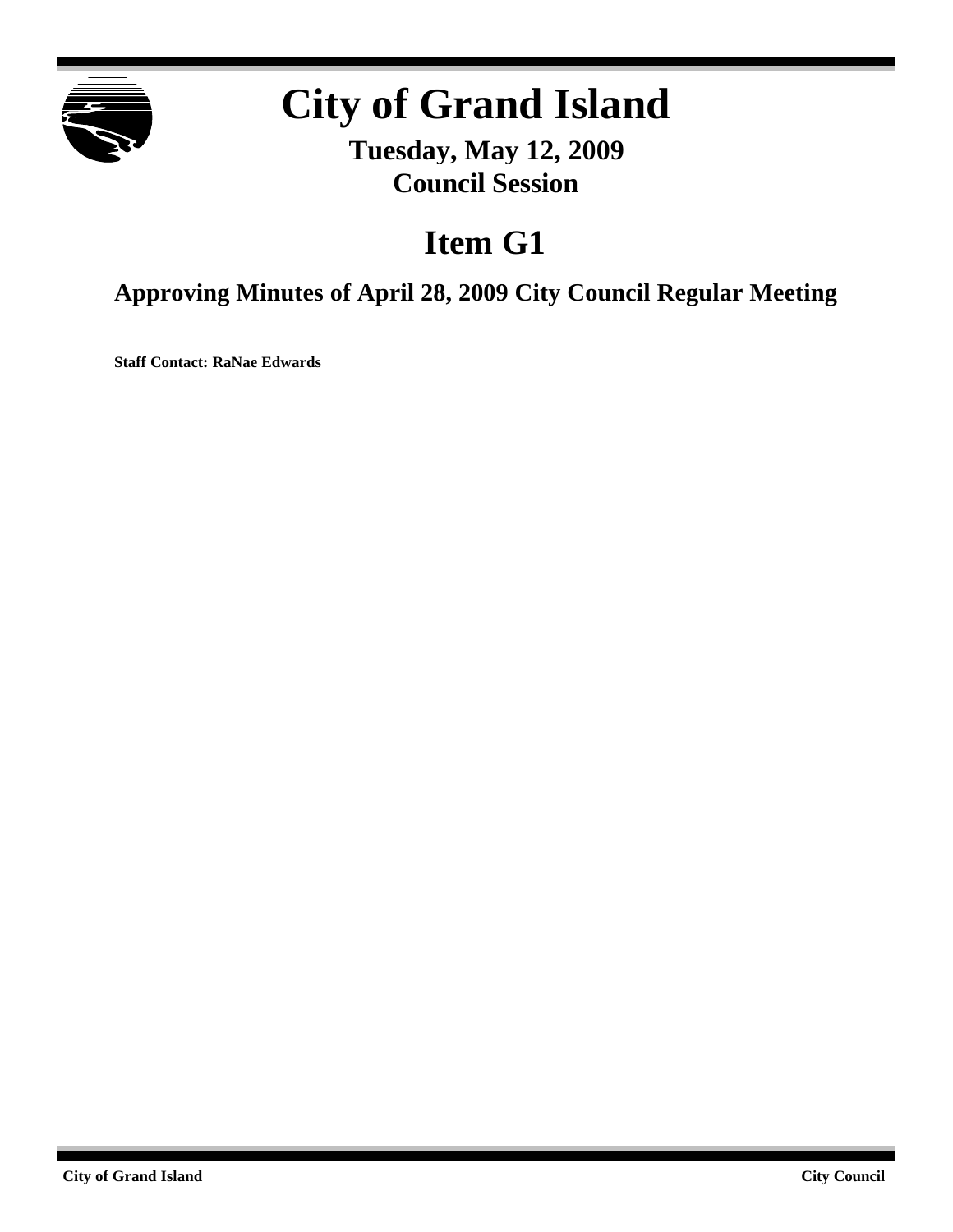#### CITY OF GRAND ISLAND, NEBRASKA

#### MINUTES OF CITY COUNCIL REGULAR MEETING April 28, 2009

Pursuant to due call and notice thereof, a Regular Meeting of the City Council of the City of Grand Island, Nebraska was conducted in the Council Chambers of City Hall, 100 East First Street, on April 28, 2009. Notice of the meeting was given in *The Grand Island Independent* on April 22, 2009.

Mayor Hornady called the meeting to order at 7:00 p.m. The following City Council members were present: Councilmember's Meyer, Niemann, Haase, Carney, Dugan, Ramsey, Nickerson, Zapata, and Gericke. Councilmember Gilbert was absent. The following City Officials were present: City Administrator Jeff Pederson, City Clerk RaNae Edwards, Finance Director David Springer, City Attorney Dale Shotkoski, and Public Works Director Steve Riehle.

#### INVOCATION was given by Mayor Hornady followed by the PLEDGE OF ALLEGIANCE.

MAYOR COMMUNICATION: Mayor Hornady introduced Community Youth Council members Austin Witmer and Tyler Koepp. Also mentioned was the National Join Hands Day event scheduled for Friday, May 1, 2009 at the Grand Generation Center.

#### PUBLIC HEARINGS:

Public Hearing on Acquisition of Utility Easement Located on Wildwood Drive and 1/2 Mile West of U.S. Highway 281 (Larry and Karen Knuth). Gary Mader, Utilities Director reported that a utility easement was needed on Wildwood Drive and 1/2 mile west of U.S. Highway 281 in order to have access to install, upgrade, maintain, and repair power appurtenances, including lines and transformers. The easement would be used to place underground cable and conduit next to a driveway into the property. Staff recommended approval. No public testimony was heard.

Public Hearing on for a Neighborhood Stabilization Community Development Block Grant. Joni Kuzma, Community Development Administrator reported that the office of Housing and Urban Development had allocated \$19.6 million of stimulus money. Grand Island was applying for \$993,712 for demolishing six blighted structures. Staff recommended approval. No public testimony was heard.

Public Hearing Concerning Annexation of Property located south of Case New Holland and West of Highway 281. Chad Nabity, Regional Planning Director reported that Case New Holland had petitioned the Council to annex the property located south of Case New Holland and west of Highway 281. Water and sewer where available to this property. Staff recommended approval. No public testimony was heard.

Public Hearing Concerning Acquisition of Utility Easements for North Route Transmission Line Work. Gary Mader, Utilities Director reported that a presentation was made to Council on April 21, 2009 summarizing the findings of the route study. Requested was authorization for the Utilities Department and Advantage Engineering to take the necessary steps to complete the North Route Transmission Line project. Staff recommended approval. No public testimony was heard.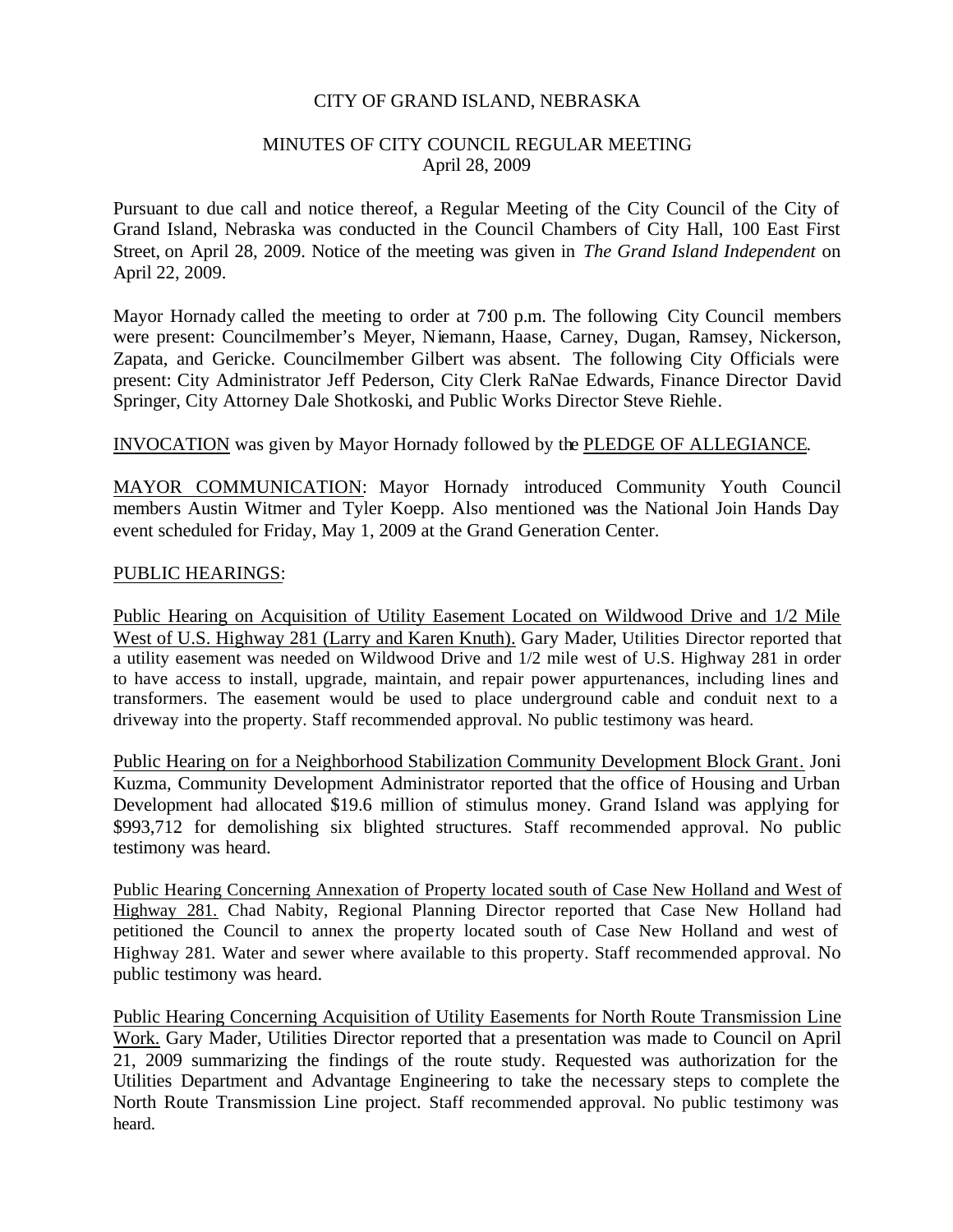## ORDINANCES:

#9214 – Consideration of Annexation of Property Located South of Case New Holland and West of Highway 281 (First Reading)

This item related to the aforementioned Public Hearing.

Motion by Meyer, second by Niemann to approve Ordinance #9214 on first reading. Upon roll call vote, all voted aye. Motion adopted.

#9215 – Consideration of Lease-Purchase Agreement, Ground Lease and Escrow Agreement for Building and Related Improvements to Serve as a Recreational Facility for State Fair Activities (First Reading)

Jeff Pederson, City Administrator reported that with the relocation of the Nebraska State Fair and Council approval of a \$5 million contribution it was necessary to own an asset of commensurate value. The Lease-Purchase Agreement would be to acquire, construct and lease a 70,000 sq. ft. building. The Escrow Agreement with Wells Fargo would be created for construction costs. The Ground Lease between Fonner Park and the City would grant the City use of a site for placement of the building.

Discussion was held concerning the restrictions of the building, building design, and costs associated with it. Mentioned was the frustration of the process, cost to tax payers, annual cost of the lottery match, rent for the ground lease, and increasing costs of the project to the City.

Dale Shotkoski, City Attorney stated the reasons for having the Lease-Purchase Agreement, Escrow Agreement and Ground Lease all included in this Ordinance was that they were all needed in order to move forward with the project. This being the first of three readings there was time to change the agreements before the final reading on May 26, 2009.

Jay Vavricek, 2729 Brentwood Blvd. spoke in support of the State Fair move but had concerns about accountability, control, and clarity of the agreements.

Motion by Ramsey, second by Zapata to approve Ordinance #9215 on first reading. Upon roll call vote, all voted aye.

CONSENT AGENDA: Motion by Zapata, second by Meyer to approve the Consent Agenda. Upon roll call vote, all voted aye. Motion adopted.

Approving Minutes of April 14, 2009 City Council Regular Meeting.

Approving Minutes of April 21, 2009 City Council Study Session.

#2009-94 – Approving Payment for Services to Platte Valley Communications of Grand Island, Nebraska for Equipment Transfer to New Police Vehicles in an Amount of \$10,770.02.